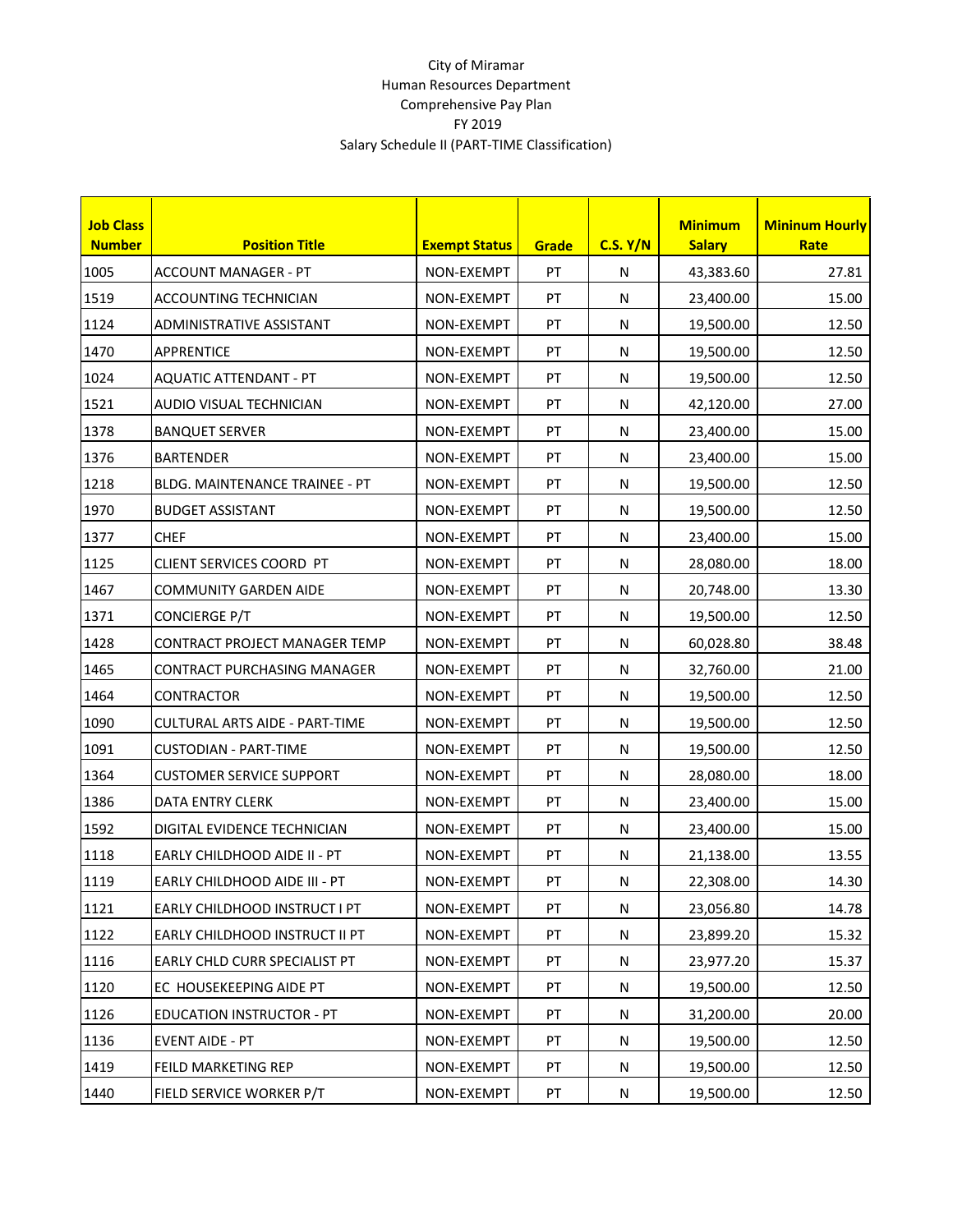## City of Miramar Human Resources Department Comprehensive Pay Plan FY 2019 Salary Schedule II (PART-TIME Classification)

| <b>Job Class</b><br><b>Number</b> | <b>Position Title</b>              | <b>Exempt Status</b> | Grade      | C.S. Y/N  | <b>Minimum</b><br><b>Salary</b> | <b>Mininum Hourly</b><br><b>Rate</b> |
|-----------------------------------|------------------------------------|----------------------|------------|-----------|---------------------------------|--------------------------------------|
| 1411                              | <b>GENERAL MAINTENANCE AIDE</b>    | NON-EXEMPT           | PT         | N         | 19,500.00                       | 12.50                                |
| 1511                              | <b>GRANT ANALYST - PART-TIME</b>   | NON-EXEMPT           | PT         | ${\sf N}$ | 32,760.00                       | 21.00                                |
| 1179                              | <b>GRANT ASSISTANT - PART-TIME</b> | NON-EXEMPT           | PT         | ${\sf N}$ | 23,400.00                       | 15.00                                |
| 1191                              | HR COORDINATOR PT                  | NON-EXEMPT           | PT         | ${\sf N}$ | 28,080.00                       | 18.00                                |
| 1566                              | <b>INTERN</b>                      | NON-EXEMPT           | PT         | ${\sf N}$ | 19,500.00                       | 12.50                                |
| 1373                              | <b>LEAD USHER</b>                  | NON-EXEMPT           | PT         | N         | 19,500.00                       | 12.50                                |
| 1408                              | LEGISLATIVE SECRETARY- PT          | NON-EXEMPT           | PT         | N         | 34,320.00                       | 22.00                                |
| 1207                              | LIFEGUARD - PART-TIME              | NON-EXEMPT           | PT         | ${\sf N}$ | 21,060.00                       | 13.50                                |
| 1219                              | <b>MAINTENANCE WORKER - PT</b>     | NON-EXEMPT           | PT         | ${\sf N}$ | 21,418.80                       | 13.73                                |
| 1313                              | MIS ANALYST II- PT                 | NON-EXEMPT           | PT         | ${\sf N}$ | 54,600.00                       | 35.00                                |
| 1362                              | <b>MIS LABOR TEMP</b>              | NON-EXEMPT           | PT         | ${\sf N}$ | 19,500.00                       | 12.50                                |
| 1523                              | NETWORK TECHNICIAN                 | NON-EXEMPT           | PT         | N         | 42,120.00                       | 27.00                                |
| 1231                              | OFFICE AIDE III                    | NON-EXEMPT           | PT         | N         | 20,748.00                       | 13.30                                |
| 1234                              | PARK AIDE II - PT                  | NON-EXEMPT           | PT         | N         | 20,124.00                       | 12.90                                |
| 1235                              | PARK AIDE III - PT                 | NON-EXEMPT           | PT         | ${\sf N}$ | 20,748.00                       | 13.30                                |
| 1236                              | <b>PARK RANGER - PT</b>            | NON-EXEMPT           | PT         | ${\sf N}$ | 21,450.00                       | 13.75                                |
| 1589                              | PLANNING INTERN                    | NON-EXEMPT           | PT         | ${\sf N}$ | 19,500.00                       | 12.50                                |
| 1486                              | <b>PRODUCTION ASSISTANT -PT</b>    | NON-EXEMPT           | PT         | ${\sf N}$ | 23,400.00                       | 15.00                                |
| 1336                              | PROGRAM SPECIALIST - CNA           | NON-EXEMPT           | PT         | N         | 19,500.00                       | 12.50                                |
| 1267                              | <b>RECREATION AIDE I - PT</b>      | NON-EXEMPT           | PT         | ${\sf N}$ | 19,500.00                       | 12.50                                |
| 1268                              | RECREATION AIDE II - PT            | NON-EXEMPT           | PT         | ${\sf N}$ | 20,124.00                       | 12.90                                |
| 1269                              | <b>RECREATION AIDE III - PT</b>    | NON-EXEMPT           | PT         | ${\sf N}$ | 20,748.00                       | 13.30                                |
| 1516                              | SALES & COMM ENG COORD             | NON-EXEMPT           | PT         | N         | 23,400.00                       | 15.00                                |
| 1203                              | SENIOR NURSE ADMINISTRATOR         | NON-EXEMPT           | PT         | N         | 39,000.00                       | 25.00                                |
| 1286                              | SENIOR PROCURE ANALYST - PT        | NON-EXEMPT           | PT         | N         | 43,383.60                       | 27.81                                |
| 1420                              | SOCIAL SERVICES AIDE I             | NON-EXEMPT           | PT         | N         | 19,500.00                       | 12.50                                |
| 1293                              | SOCIAL SERVICES AIDE II - PT       | NON-EXEMPT           | PT         | ${\sf N}$ | 20,124.00                       | 12.90                                |
| 1475                              | SOCIAL SERVICES AIDE III - PT      | NON-EXEMPT           | PT         | ${\sf N}$ | 20,748.00                       | 13.30                                |
| 1525                              | SOCIAL SVCS FAC AIDE II - PT       | NON-EXEMPT           | PT         | N         | 24,960.00                       | 16.00                                |
| 1143                              | SPECIAL EVENTS AIDE - PT           | NON-EXEMPT           | PT         | N         | 20,748.00                       | 13.30                                |
| 1403                              | <b>STAGE ASSISTANT I</b>           | NON-EXEMPT           | PT         | N         | 34,320.00                       | 22.00                                |
| 1404                              | STAGE ASSISTANT II                 | NON-EXEMPT           | ${\sf PT}$ | ${\sf N}$ | 24,960.00                       | 16.00                                |